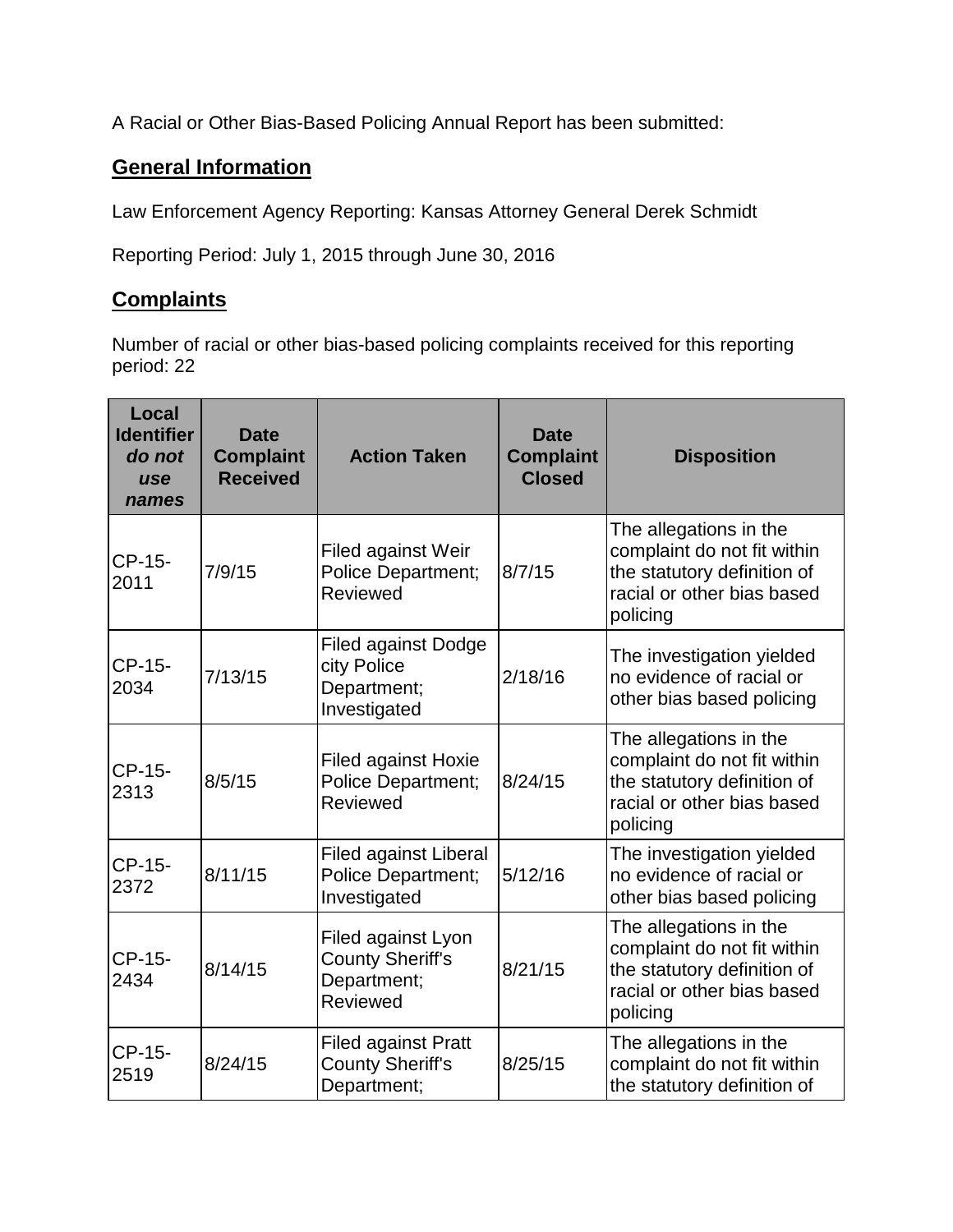|                |          | Reviewed                                                                              |          | racial or other bias based<br>policing                                                                                                          |
|----------------|----------|---------------------------------------------------------------------------------------|----------|-------------------------------------------------------------------------------------------------------------------------------------------------|
| CP-15-<br>2641 | 9/8/15   | <b>Filed against Garden</b><br><b>City Police</b><br>Department;<br>Investigated      | 11/4/15  | The investigation yielded<br>no evidence of racial or<br>other bias based policing                                                              |
| CP-15-<br>2694 | 9/14/15  | <b>Filed against</b><br><b>McPherson Police</b><br>Department;<br>Investigated        | 10/1/15  | The investigation yielded<br>no evidence of racial or<br>other bias based policing                                                              |
| CP-15-<br>2750 | 9/21/15  | Reviewed:<br>Complaint not<br>signed, attempt to<br>contact complainant               | 10/13/15 | The complainant did not<br>respond to requests for<br>information and the<br>complaint is deemed<br>withdrawn                                   |
| CP-15-<br>2851 | 9/30/15  | Filed against<br><b>Pittsburg Police</b><br>Department;<br>Investigated               | 1/3/16   | The investigation yielded<br>no evidence of racial or<br>other bias based policing                                                              |
| CP-15-<br>2903 | 10/6/15  | <b>Filed against</b><br><b>Overland Park</b><br>Police Department;<br><b>Reviewed</b> | 10/15/15 | The allegations in the<br>complaint do not fit within<br>the statutory definition of<br>racial or other bias based<br>policing                  |
| CP-15-<br>3019 | 10/16/15 | <b>Filed against Park</b><br><b>City Police</b><br>Department;<br>Investigated        | 12/18/15 | The investigation yielded<br>no evidence of racial or<br>other bias based policing                                                              |
| CP-15-<br>3033 | 10/19/15 | Reviewed: Specific<br>agency not identified                                           | 12/2/15  | The complainant did not<br>respond to requests for<br>information and the<br>complaint is deemed<br>withdrawn                                   |
| CP-16-<br>148  | 1/15/16  | Filed against Linn<br><b>Valley Police</b><br>department;<br>Reviewed                 | 1/21/16  | The allegations in the<br>complaint do not fit within<br>the statutory definition of<br>racial or other bias based<br>policing                  |
| CP-16-<br>251  | 1/27/16  | <b>Filed against</b><br><b>Leavenworth Police</b><br>department;<br>Investigated      | 3/1/16   | The investigation yielded<br>no evidence of racial or<br>other bias based policing<br>against one officer, and<br>insufficient to conclude that |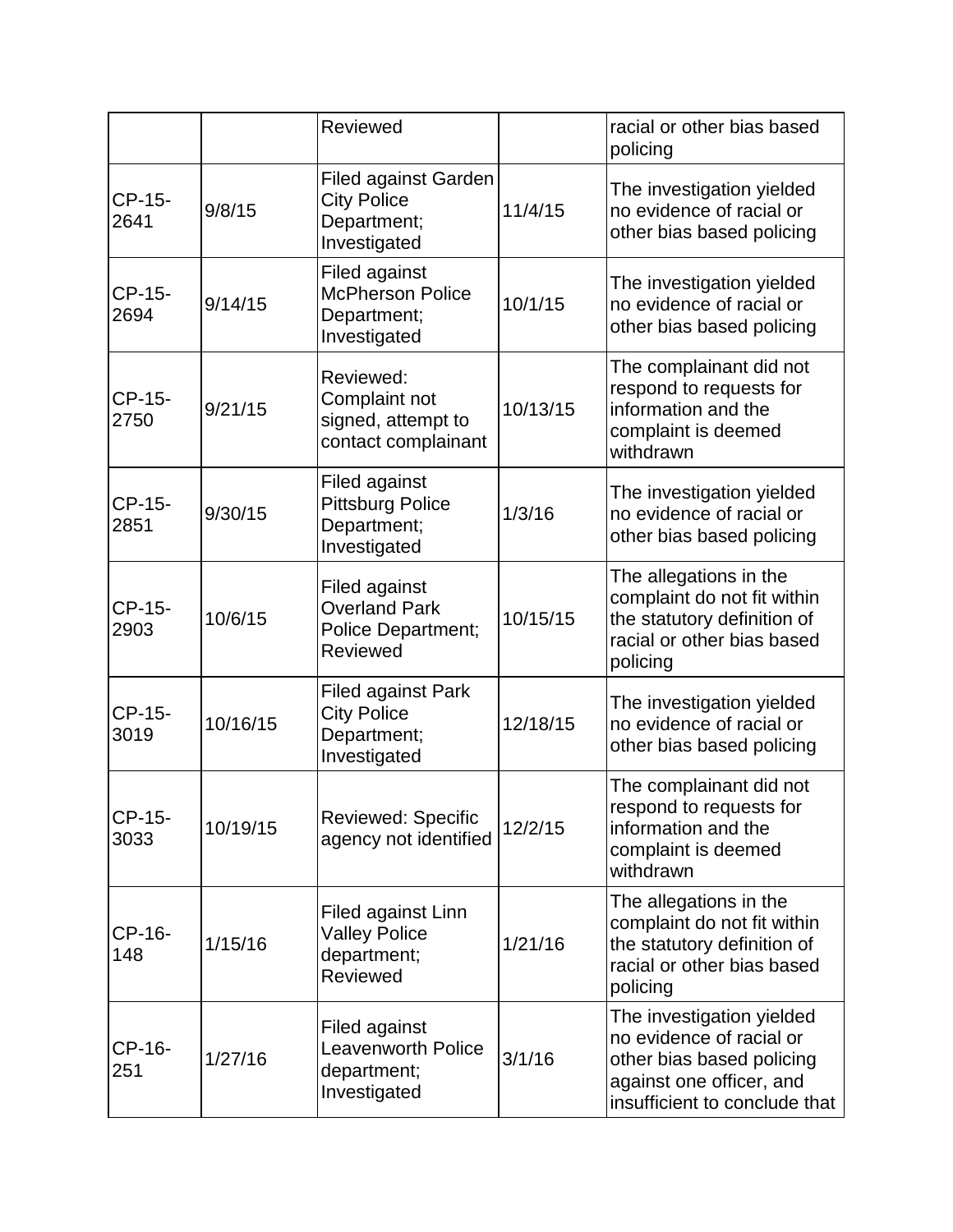|                |                                                     |                                                                                                                             |           | racial or other bias based<br>policing occurred as to the<br>second officer                                                    |
|----------------|-----------------------------------------------------|-----------------------------------------------------------------------------------------------------------------------------|-----------|--------------------------------------------------------------------------------------------------------------------------------|
| CP-13-<br>1863 | <b>Request to</b><br>re-open<br>received<br>1/29/16 | Filed against Wichita<br>Police Department in<br>2013, but closed due<br>to non-response of<br>complainant.<br>Investigated | 3/1/16    | The investigation yielded<br>no evidence of racial or<br>other bias based policing                                             |
| CP-16-<br>632  | 2/29/16                                             | Filed against<br><b>Hutchinson Police</b><br>Department;<br>Investigated                                                    | 4/20/16   | The investigation yielded<br>no evidence of racial or<br>other bias based policing                                             |
| CP-16-<br>1081 | 4/19/16                                             | Filed against<br><b>Kingman County</b><br><b>Sheriff's Deparment;</b><br>Reviewed                                           | 4/19/16   | The allegations in the<br>complaint do not fit within<br>the statutory definition of<br>racial or other bias based<br>policing |
| CP-16-<br>1346 | 5/6/16                                              | <b>Filed against Garden</b><br><b>City Police</b><br>Department;<br>Reviewed                                                | <b>NA</b> | The case remains open on<br>the date of this report                                                                            |
| CP-16-<br>1537 | 5/9/16                                              | Filed against<br><b>Cherryvale Police</b><br>Department;<br>Reviewed                                                        | 5/10/16   | The allegations in the<br>complaint do not fit within<br>the statutory definition of<br>racial or other bias based<br>policing |
| CP-16-<br>1696 | 6/8/16                                              | Filed against<br><b>Winfield Police</b><br>Department;<br>Reviewed                                                          | 6/13/16   | The allegations in the<br>complaint do not fit within<br>the statutory definition of<br>racial or other bias based<br>policing |
| CP-16-<br>1880 | 6/27/16                                             | Filed against<br>Lawrence Police<br>Department;<br>Reviewed                                                                 | <b>NA</b> | This case remains open on<br>the date of this report                                                                           |

## **Questions**

1. Have all of law enforcement officers serving in the agency who were not exempted from annual training by the Kansas Commission on Police Officer Standards and Training completed training required in K.S.A. 22-4610 subsection (c)(2)(A)?: YES